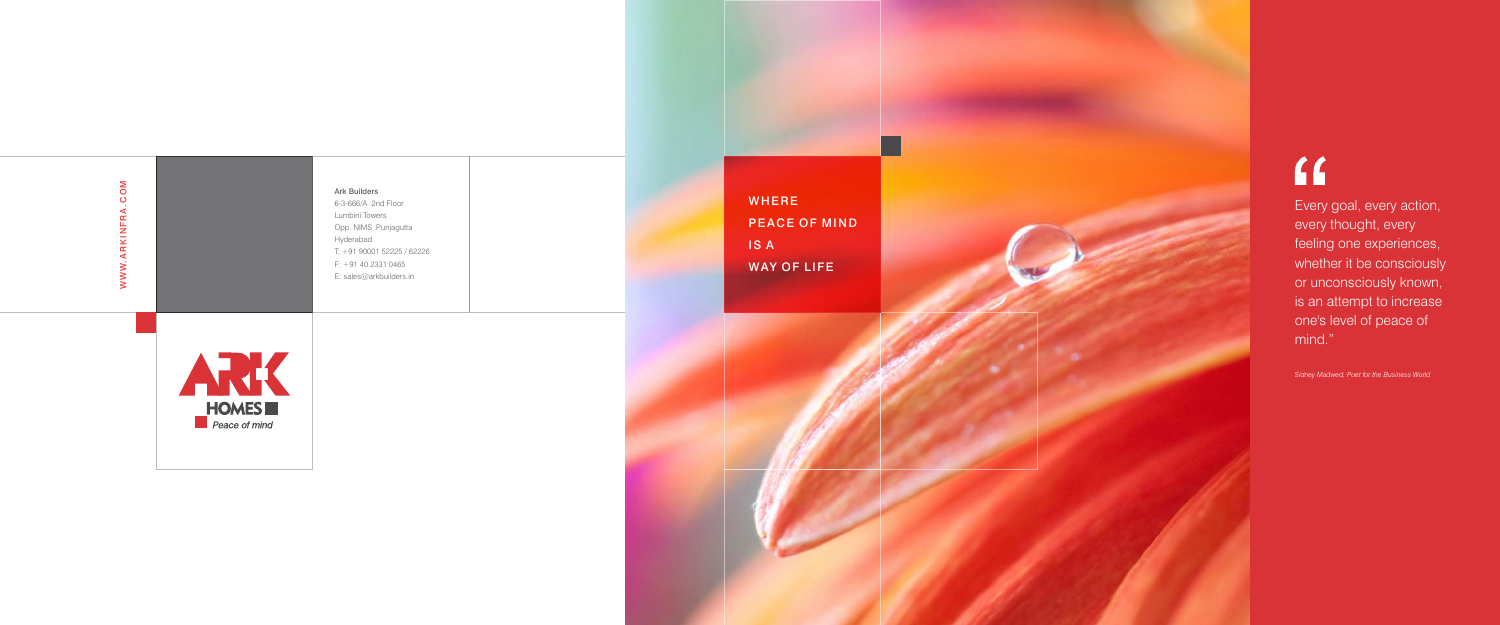When was the last time you experienced peace of mind? In the world we live in, we are bound to be anxious and unsettling all the time. It's a 'human' thing, that many think cannot be changed. May be yes! But then, there are a few things that can still give you that elusive peace of mind - like a meditation session, like a hot sip of brewing coffee in the morning, like your baby's soft touch, or a relaxed walk with your partner...or life at ARK Homes.

Leveraging on its expertise of over 2 decades, ARK has chosen peace of mind as the premise for its new and ambitious offering - ARK Homes. The biggest gated community near Bolarum MMTS station, Kompally, ARK Homes is spread across 7.5 acres of expanse with aesthetically designed apartment blocks that spell elegance<br>and luxury in every sft.

Perfectly put together with a great eye-for-detail, ARK Homes seamlessly combines modern day living anecdotes with the charm of community living in a naturally beautiful setting.

Now that's peace of mind!

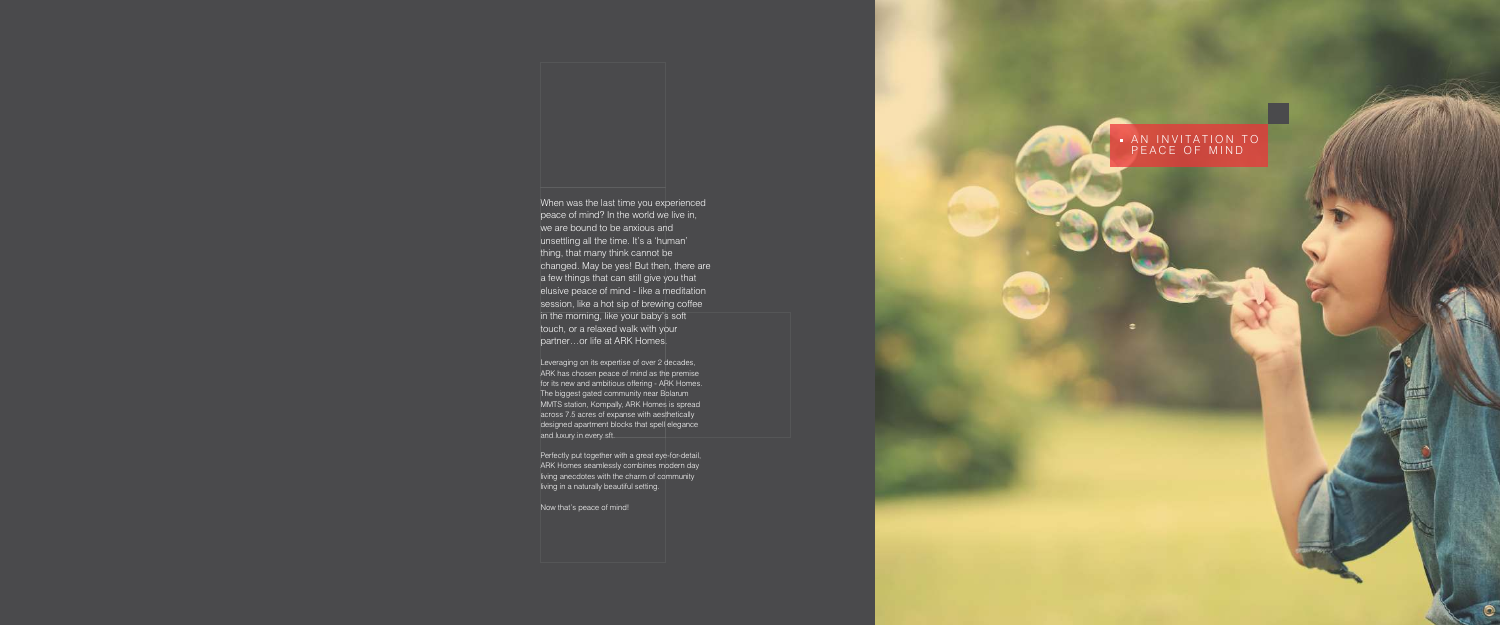### UNCOMPROMISING QUALITY IS PEACE OF MIND

At ARK, quality is a built-in feature. Offering a true to life reflection of highest living standards, ARK Homes takes the experience of living to an all new level.

No wonder the project is Hyderabad's first CRISIL 5 star rated project, a coveted status awarded for adherence to stringent quality parameters, clear title, financial soundness of the promoter and on-time delivery.

ARK stands for delivering quality time and again. A feature that has earned it a world of trust amongst its strong customer base.





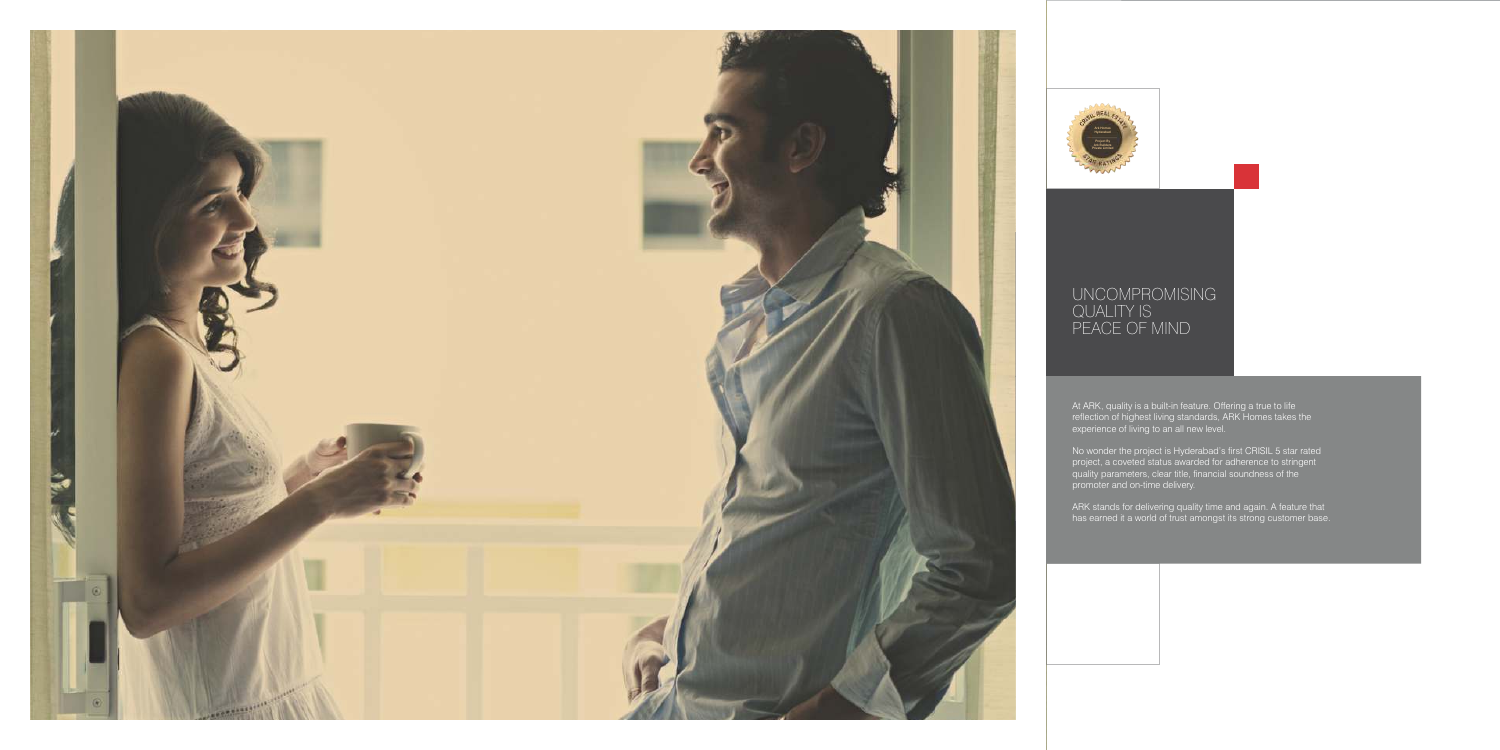#### AN ELEVATED LIFE IS PEACE OF MIND

ARK Homes has been developed to meet the best of quality and design standards. Lot of thought has gone into making every apartment ideal for comfortable and luxurious living. With a wide range of thoughtful additions like no common walls, spacious corridors, lush greenery, ample parking space and other lifestyle value adds like club house and amenities centre... life at ARK Homes is indeed elevated and enriching.

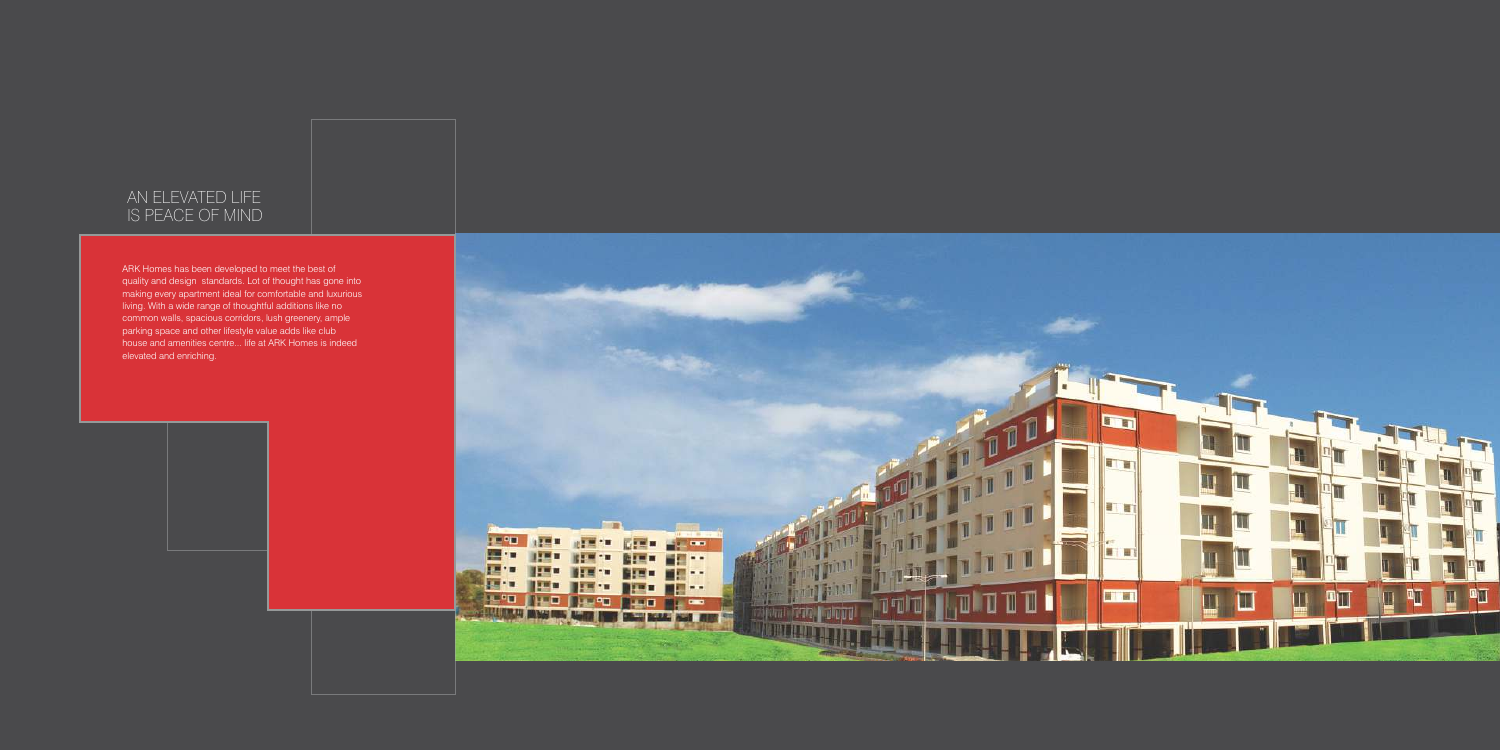#### Banquet Hall

Yoga & Meditation Hall Library Hall AC Gymnasium Internet Café Indoor Games Supermarket Coffee Shop & Snack Bar Ice Cream Parlour Beauty Parlour Creche Tutorial Clinic & Pharmacy ATM





Clubhouse Facilities



AN ALL INCLUSIVE

LIFESTYLE IS

Another thoughtful addition from ARK is the free transport facility to and from Kompally junction in the morning and evening.

PEACE OF MIND

#### ARK Homes understands that home is where heart is. And so, it has intelligently bundled a wide range of features to enable a better lifestyle. With over 24,000 sft. of fine living amenities coming up, life at

ARK Homes is indeed complete and fun.

A state-of-the-art club house comprising of a gym, a supermarket, a coffee shop, a yoga centre, beauty salon…, one of the best swimming pools in the city, exquisite landscaping, sharper security…peace of mind is very much in the air.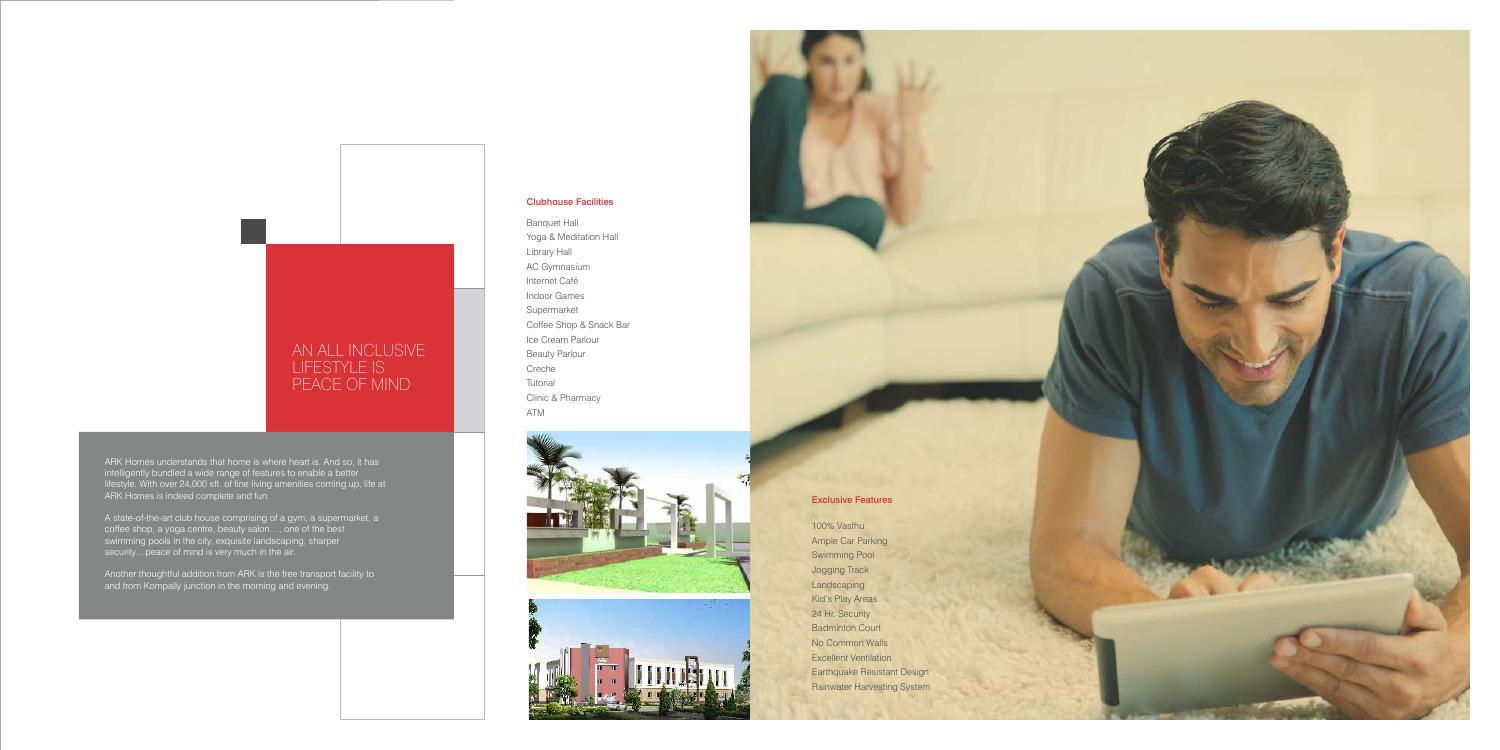## UNPARALLELED<br>VALUE IS PEACE OF MIND

ARK Homes is not just perfect living option but also a great investment option. Retired people can peacefully spend their time in the lap of nature. New-age professionals can own their first home right away. Others can simply invest and enjoy good returns.

Delivering value has always been ARK's primary strength. The company's enviable track record in building exclusive lifestyle at value pricing has made it the preferred choice for many IT, non-IT, government and defense professionals. And ARK Homes is no different.

close proximity to all major civic infrastructure.<br>Facilitating faster connectivity from ARK Homes to all parts of the city is Bolarum MMTS Station, that's just 10 minutes by foot and 5 minutes by vehicle. And with the traffic-free roads of Kompally, reaching any destination is easier. With highways and main roads, entertainment centres, educational institutes, corporate offices in close vicinity of ARK Homes, peace of mind is definitely in unmatched connectivity.

Commuting is a key aspect in our lives. It plays its part in building up the stress, be it driving or taking public transport. ARK Homes is strategically located near Kompally. Even though the project is tucked away inside from the chaos, it is easily accessible and in

## **UNMATCHED** CONNECTIVITY IS PEACE OF MIND

#### KOMPALLY:

Kompally is the 250 feet, 6 Lane, NH 7 towards Nagpur. Outer ring road, multiplexes, educational institutes make Kompally the perfect place to reside. The land value is estimated to appreciate over the years and makes a compelling case for investment.



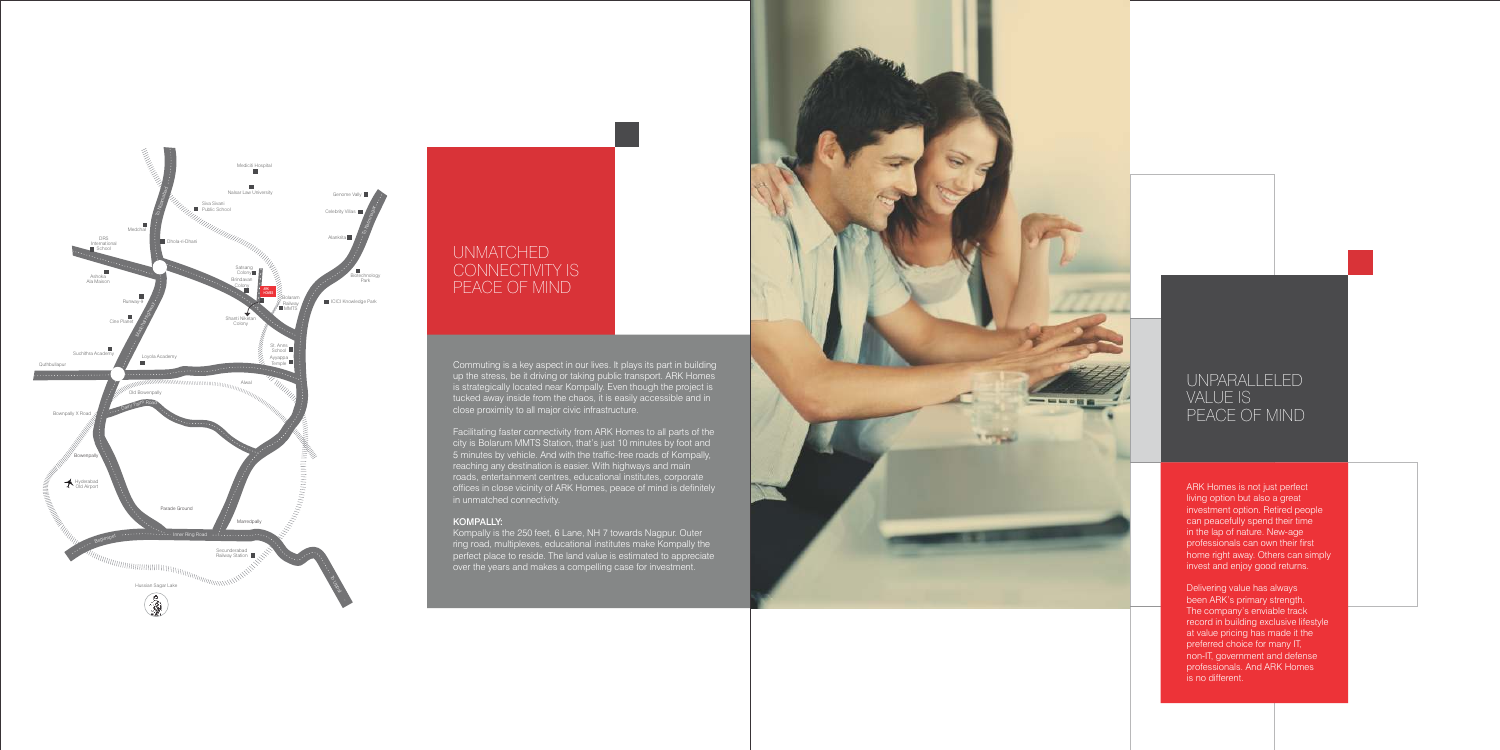

ARK Homes is backed by the enviable 23-year legacy of ARK. The company has proven expertise in developing apartments, villas, commercial complexes, gated communities and other new-age projects. It has big names in the defense, government and corporate sectors as its clientele.

Today, ARK is a trusted name in Hyderabad and Bengaluru for its construction quality and unmatched value delivery. The company has executed projects and delivered high quality homes over the years not only in Andhra Pradesh, but in the states of Goa and Maharashtra too.





Sagar Institute - Agri Business School *Chevella, RR Dist.*







Sri Sathya Sai Auditorium *Shivam Road, Hyderabad*







Sagar Institute Buildings *Chevella, RR Dist.*

KITE Engineering College *Shahbad, RR Dist.*



SLN Springs *Gachibowli, Hyderabad*

Income Tax Officers' / Staff Quarters *Banjara Hills, Hyderabad*

AMD Auditorium *Begumpet, Hyderabad* 



Ark Tulip *Rajendranagar, Hyderabad*

Sri Venkateswara Engineering College *Suryapet, Nalgonda Dist.*



Vasavi Engineering College *Ibrahimbagh, Hyderabad*





Atomic Minerals Division - Office Complex *Begumpet, Hyderabad*